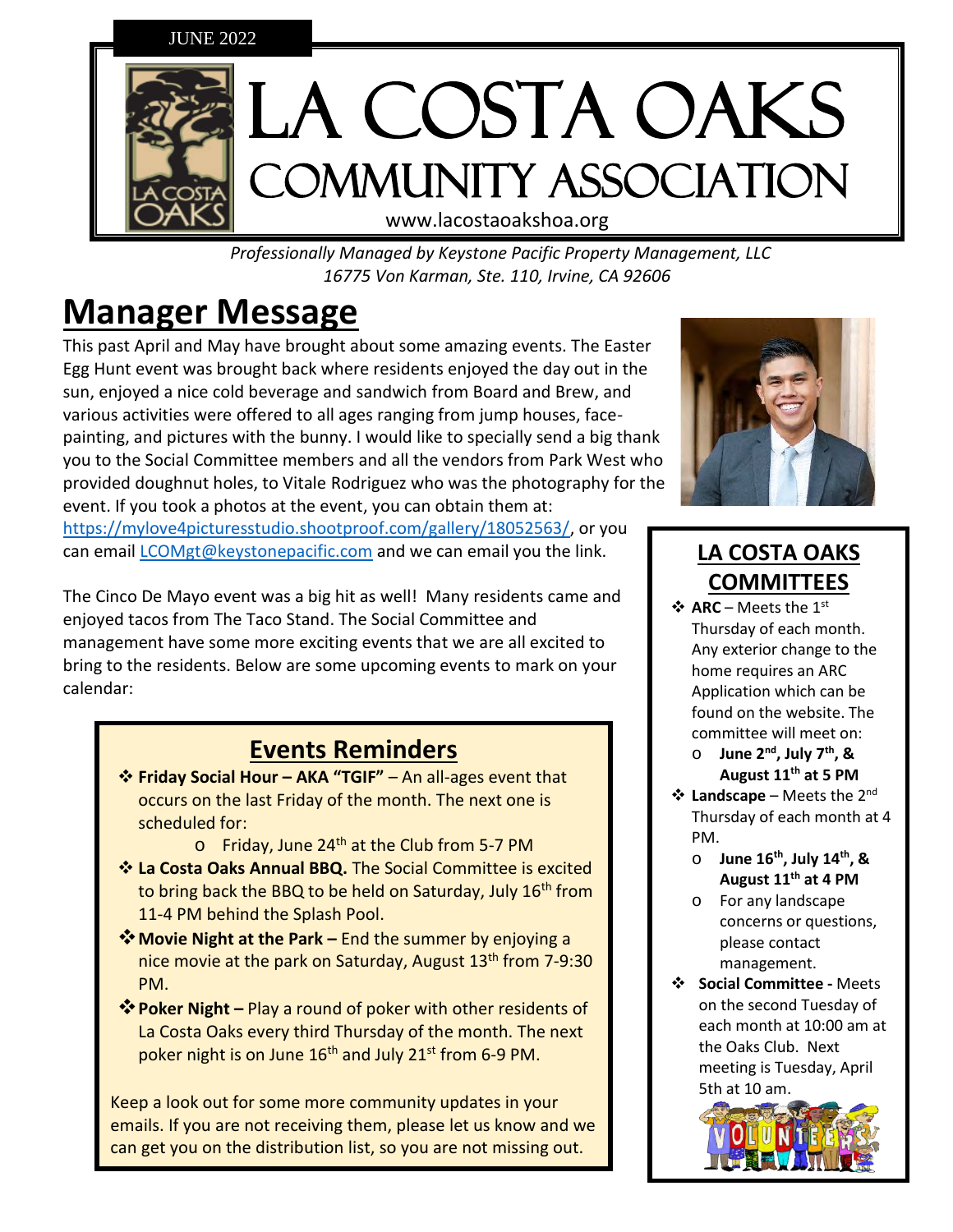### **March 2022 Board Meeting Updates**

- ❖ Board approved the minutes, reports, and financials of March '22.
- ❖ Water and Expense Charts discussed & reviewed.
- ❖ ARC & Landscape Committee reports reviewed
- ❖ Park West provided a landscape report.
- ❖ Board approved the proposal to replace a reclaimed water pump for the landscape area by the Clubhouse on Circulo Sequoia.
- ❖ Board tabled the French drain proposal at the RV lot and replacement of the pool heaters at the clubhouse.
- ❖ Board approved the Audit and Taxes and requested management to mail it out to the membership. If you would like a digital copy, please reach out to management.









### **REMINDER CORNER**

- ❖ For after-hours association maintenance issues, please call (949) 833-2600, Dial 0 to be connected with the emergency service line. Please call 9-1-1 for life-threatening emergencies.
- ❖ **Trash Pick-Up.** Containers may not be placed outside for pick up before 6 PM on the day prior to service and must be removed no later than 9 PM the evening of pickup
- ❖ **Landscape Maintenance –** Please make sure to perform landscape maintenance on your property. Make sure to remove weeds and take out the dead tree leaves to ensure the front yard
- ❖ Please close doors and turn off lights/fan after gym-use.

#### **BOARD OF DIRECTORS**

**President**: Jennifer Goswami **Vice-President**: Marc Furlong **Treasurer**: Bruce Egnew **Secretary**: Ben Russak **Directors At Large**: Brian Makarowski

#### **NEXT BOARD MEETING**

**Tuesday, June 21st at the Club** Agenda posted on bulletin board at The Club.

**CONTACT INFORMATION GENERAL MANAGER Marty Ignacio** Phone: (760) 943-6650 Fax: (760) 943-6279 [mignacio@keystonepacific.com](mailto:mignacio@keystonepacific.com)

**RECREATION ASSISTANT Evelyn Hernandez** (760) 943-6650 [ehernandez@keystonepacific.com](mailto:ehernandez@keystonepacific.com)

**KPPM EMERGENCY AFTER HOURS** (949) 833-2600, Dial 0

**AFTER HOURS COMMON AREA IRRIGATION LEAK** (800)455-6423, press 3.

**NORTH COAST PATROL FOR CLUB** (760) 940-2776

**NON-EMERGENCY POLICE LINE** (760) 931-2197

**SD HUMANE SOCIETY** (619) 243-3466

**AVIARA POST OFFICE** (760) 918-0112

**ESCROW DOCUMENTS/REFIN.** HomeWise Docs info@homewisedocs.com (866) 925-5004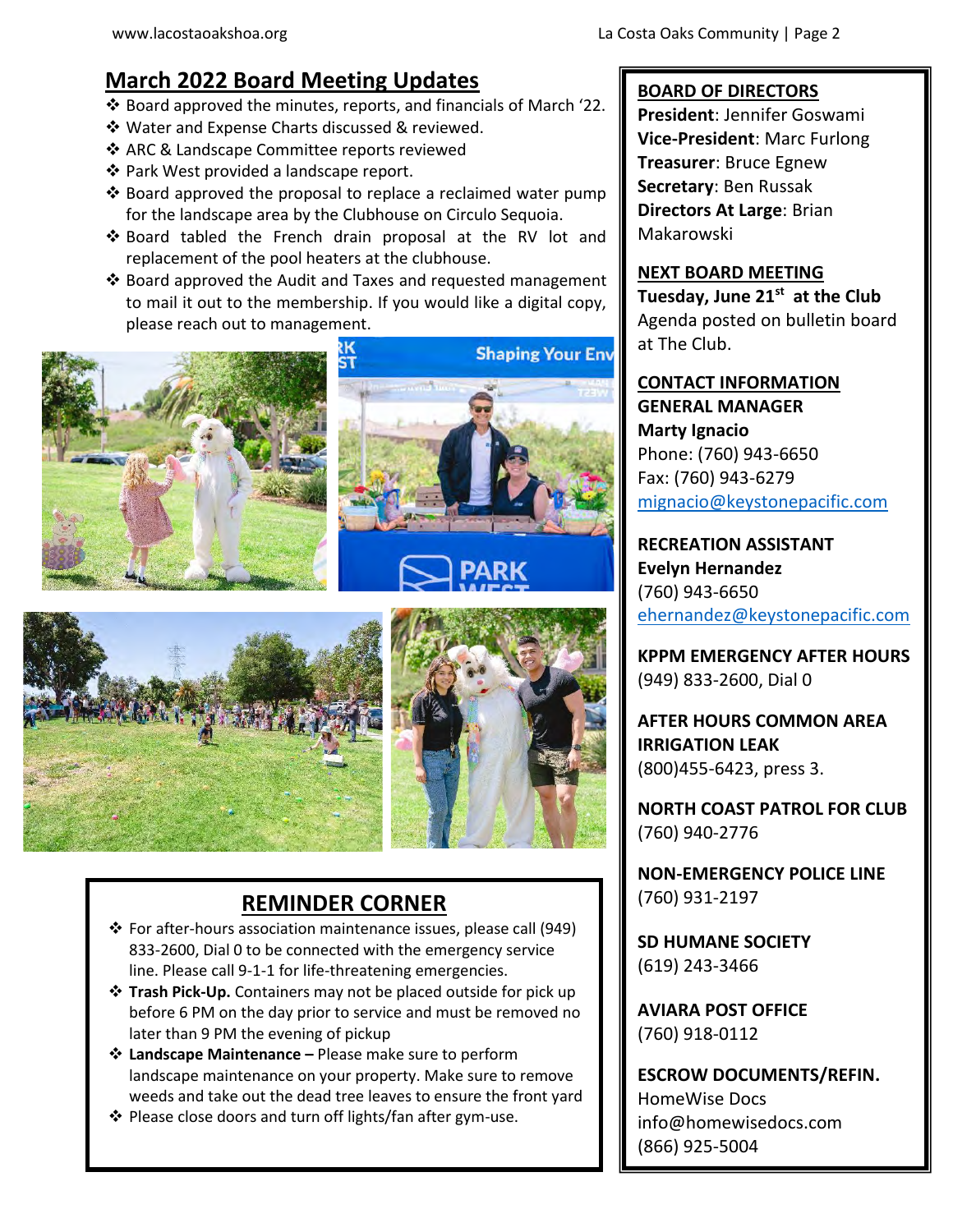# **EMERGENCY Preparedness**

# Let's Work **Together**

**The City of Carlsbad is committed to keeping our community safe, especially during an emergency.** In addition to our police, fire and other first responders, we have trained city staff as disaster service workers. We regularly hold drills to test our emergency plans and ensure we are ready.

For our community to be fully prepared, we need residents and business owners to support our efforts by being ready, too. It's easy if you follow these steps:



**1 Make a plan**

**2 Prepare an emergency kit**

**3 Know what to do and where to go**

**4 Know where to get more information**

# What's Inside

To get started, please review this basic emergency preparedness information:

**ISBAD** 

- Make an emergency plan
- Prepare an emergency kit
- Stay or go? Evacuation tips
- Natural gas and power line safety
- Staying informed and important phone numbers
- Emergency preparedness resources
- COVID-19 guidance

# San Diego County **emergency app**

The County of San Diego has a free app with emergency preparedness tips and a Carlsbad-specific section where important information will be available in an emergency. Be sure to download it today by visiting [www.readysandiego.org.](http://www.readysandiego.org)





**For information on preparedness for those with access and functional needs,** review San Diego County's Disaster Assistance Plan at [www.readysandiego.org/resources/caregivers-disaster-plan.pdf](http://www.readysandiego.org/resources/caregivers-disaster-plan.pdf)

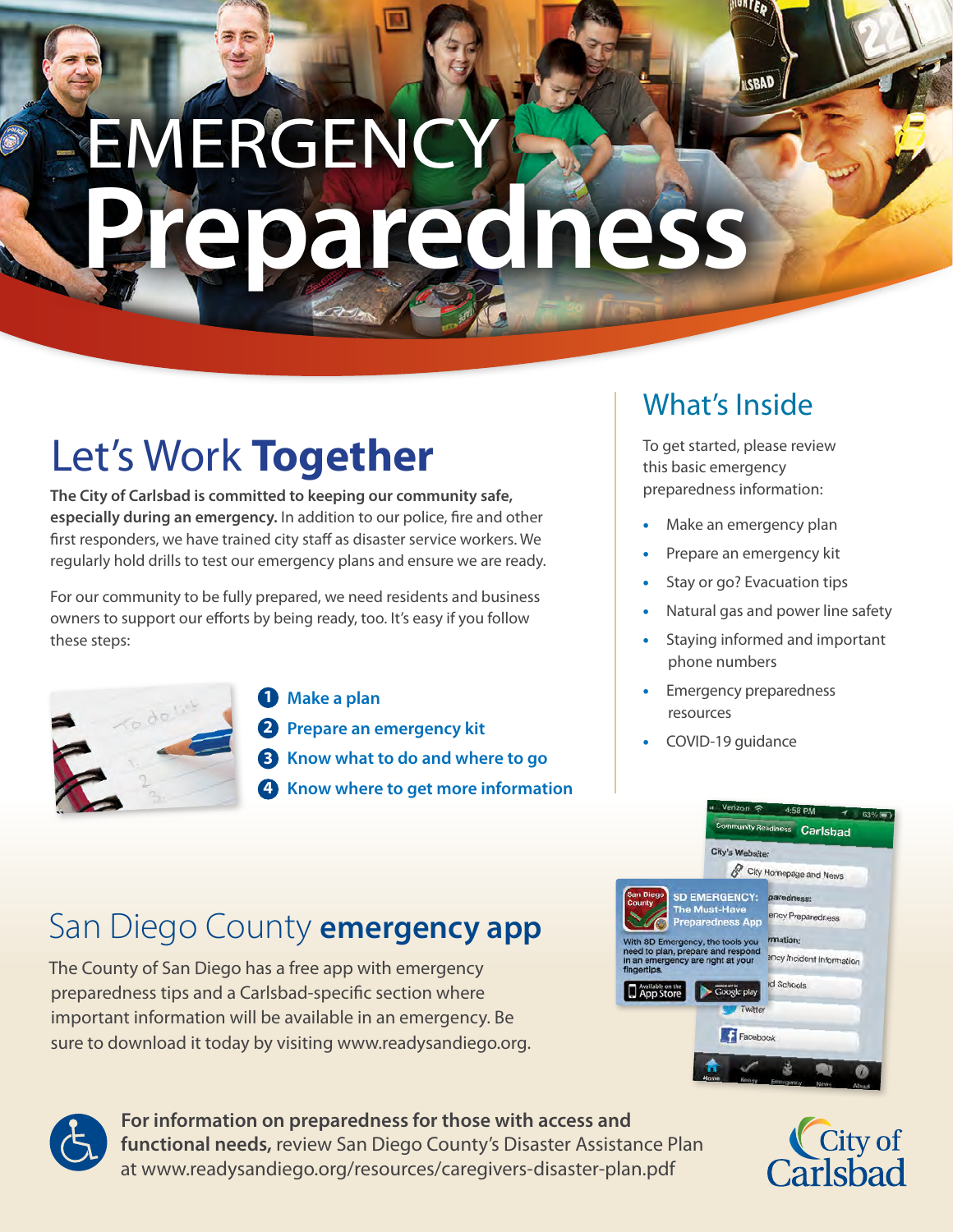# Get **Ready**!



**The best time to get prepared is before a disaster threatens your home or safety. Use these steps as a guide for getting ready.**



# **Make a plan**

- $\Box$  Designate a relative or friend as an out-of-area contact with whom family members can relay information.
- $\Box$  If you have children, involve them in the planning let them be part of the process.
- $\Box$  Review and update your emergency supply kit and "important stuff" list periodically.
- $\Box$  Learn alternate ways out of your neighborhood, in case the usual way becomes blocked.
- $\Box$  Plan how you'll transport your pet get a pet carrier if necessary.

### Prepare an emergency supply kit

During an emergency, you might not have time to shop or search for supplies, so have an emergency supply kit assembled. Your kit should include items you may need at home or if you have to evacuate. Store your kit in easy-tocarry containers such as backpacks or plastic crates. Keep a second emergency kit with essentials in your vehicle.

- $\Box$  A three-day water supply (1 gallon per person per day is recommended)
- $\Box$  A three-day food supply that won't spoil, and a way to open it
- ☐ One change of clothing and shoes per person
- $\Box$  One blanket or sleeping bag per person
- $\Box$  A first aid kit that includes family prescriptions
- □ Emergency tools
- $\Box$  Extra set of car keys
- $\Box$  Flashlight
- ☐ Extra batteries
- □ Battery-powered radio
- $\Box$  Special items for infants, elderly or disabled family members
- $\Box$  Pet transport carrier and leash
- $\Box$  Pet food for three days
- $\Box$  Goggles (for high wind or blowing embers)

#### **Additionally, please bring the following items during COVID-19:**

- □ Face coverings
- □ Hand sanitizer
- $\Box$  Disinfecting wipes and/or spray
- ☐ Nitrile gloves
- ☐ Sunscreen
- □ Sun umbrella



Everyone has their own "important stuff" – things you don't want to forget in an emergency. Make a list now of the things important to you, and be ready to gather them in a moment's notice.

- $\Box$  Prescription medications
- ☐ Eyeglasses
- $\Box$  Important documents (birth certificates, passports, insurance papers and inventory, personal phone and address books, tax, school and vaccination records, photos, etc.)
- □ Jewelry
- □ Child's favorite toy, book or game
- □ External drive or computer backup
- $\Box$  Cash (in case ATMs are out of service)
- □ Cellphone and charger
- $\Box$  Laptop and charger



For a complete list of emergency preparedness kit items and other emergency planning information, visit **<www.ready.gov>**. You can also watch a video about how to put together a kit on the city's YouTube channel, **<www.youtube.com/cityofcarlsbadca>**





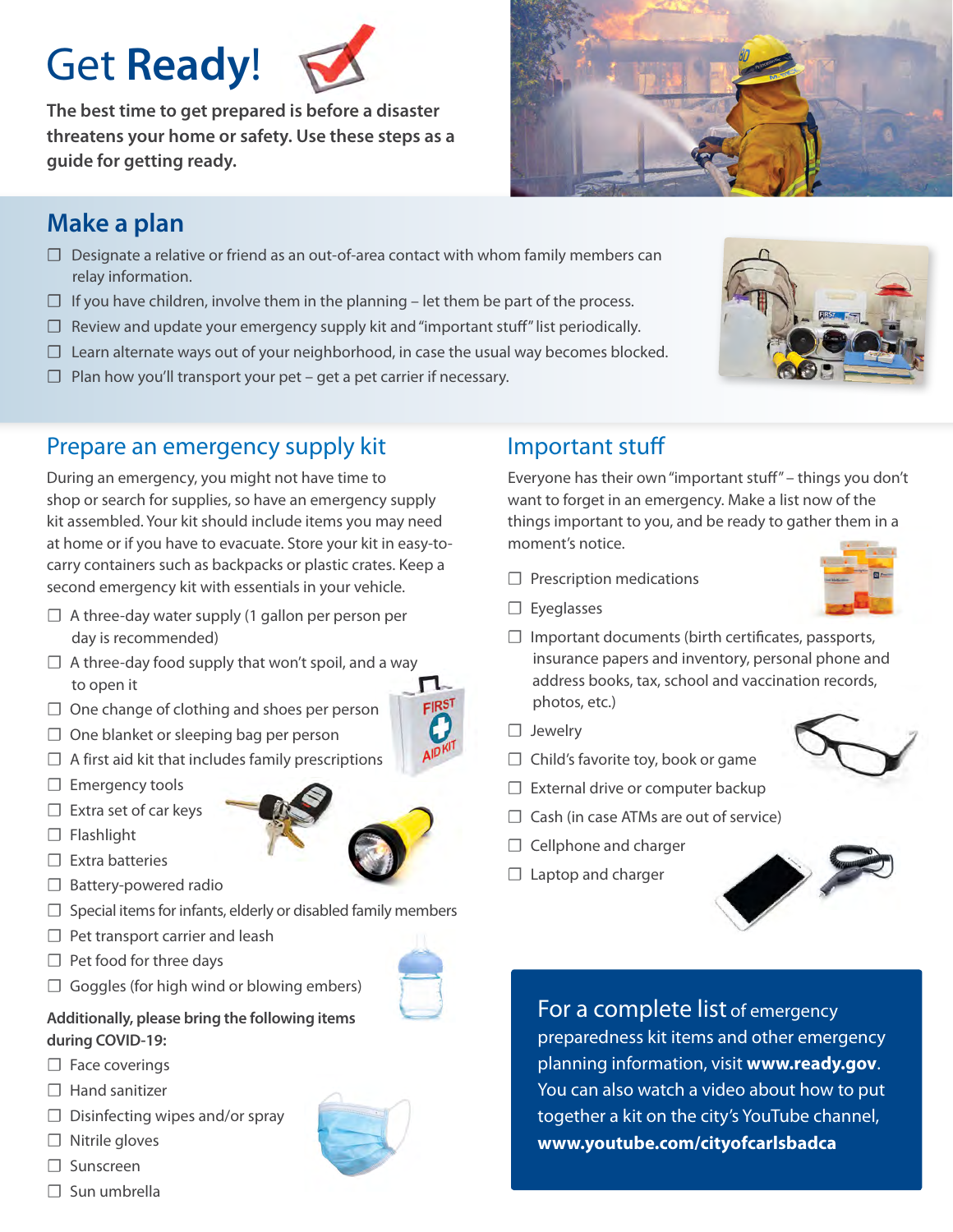# **Stay** or **Go**?

**Depending on the emergency and your situation, you could be asked to either evacuate to a safe location or to "shelter in place," meaning stay where you are. Whether you shelter in place or evacuate, have your emergency kit available.**

# Evacuation tips

Monitor local media, city's social media, and the city and county websites for evacuation instructions. Sign up for Alert San Diego to receive information directly to your cellphone and email.

- Officials will determine the areas to be evacuated and safe areas to evacuate to, Temporary Evacuation Points. The first alert may come to your cellphone via wireless emergency alert, similar to "Amber Alert" calls. Follow their directions promptly.
- You will be advised of potential evacuations as early as possible. You must take the initiative to stay informed and aware. Listen to your radio/TV for announcements from law enforcement and emergency personnel. Local emergency radio stations are KOGO-AM 600 and KLSD-AM 1360.
- You may be directed to temporary evacuation point to await further transfer to a safe location with resources, like a shelter.
- During Santa Ana wind conditions, always be prepared to evacuate.

# Additional evacuation and sheltering tips during COVID-19:

- Ensure COVID-19 supplies (masks/sanitizer/wipes) are in your emergency kit
- Check with your homeowner or renters insurance to confirm "loss of use coverage" in case of immediate displacement
- Pre-identify hotels in historically safe locations and save contact information in smart phone
- Prepare for longer stays at temporary evacuation points, bring: blankets, folding chairs, lighting, packaged foods, water, sun umbrella or tent, sunscreen, kid games, pet supplies and any needed medications
- Wear face coverings and maintain social distancing while at temporary evacuation points and shelters

**Those impacted by disaster can mark themselves "safe" or search for friends and family at [www.safeandwell.org,](http://www.safeandwell.org) a Red Cross website and a free tool that helps reunite loved ones during disasters.**



The **Community Emergency Response Team**, or **CERT**, is Carlsbad's neighbor-helping-neighbor program that mobilizes during an emergency. CERT volunteers work closely with the City of Carlsbad Fire Department. Visit **<www.carlsbadca.gov/cert>** to get involved. Whether you're a CERT member or not, please help your neighbors in an emergency.

# WATER TIPS

**Store a minimum of three gallons of emergency water per person**,

and plan on using one gallon per person each day. If purified water is not available during an emergency, water should be boiled for one full minute. Let the water completely cool before use. Periodically rotate water and food supplies per manufacturer's instructions.